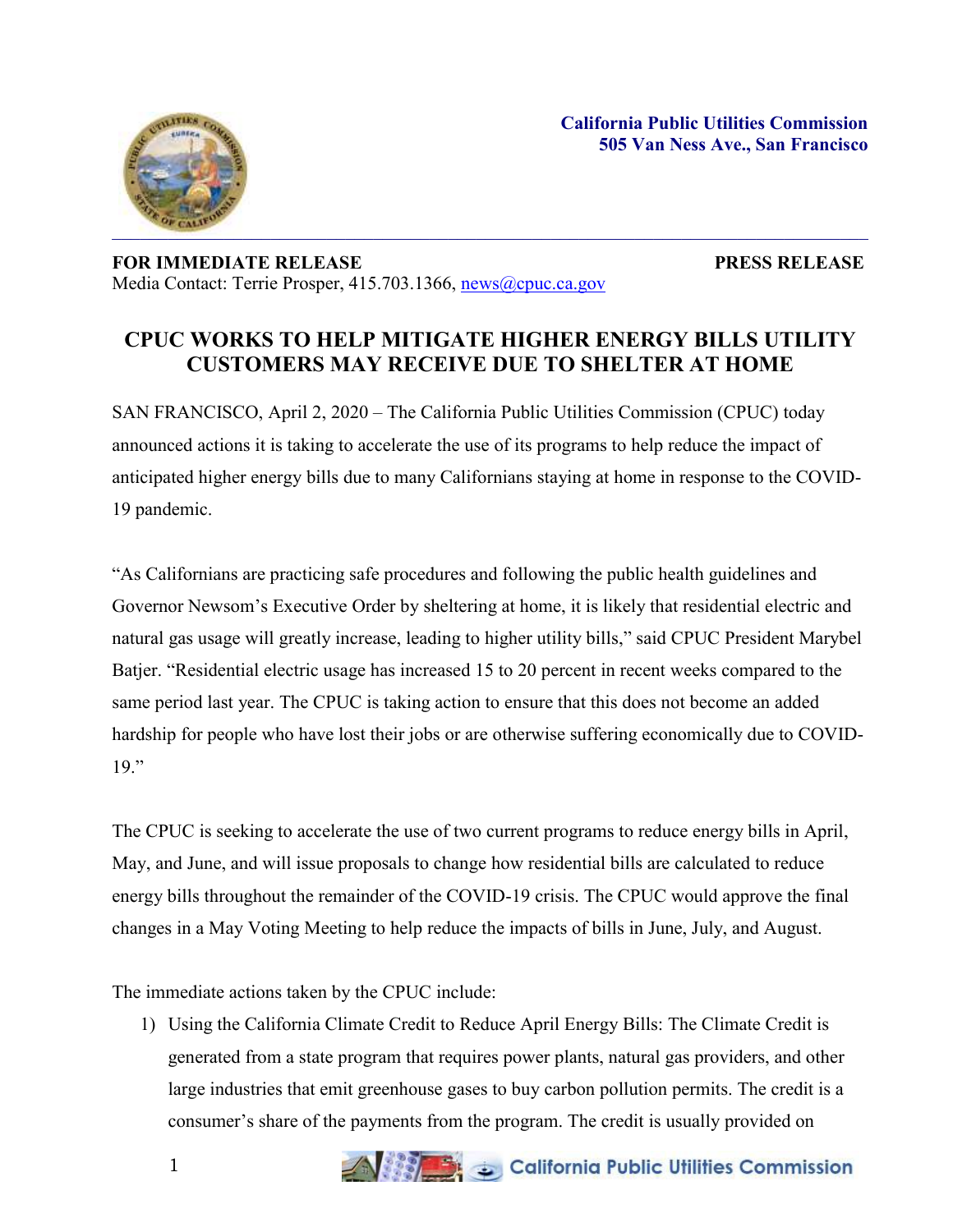customer bills twice a year. The first for 2020 will be applied to April bills to help offset higher bills due to increased usage and will vary from \$20 to \$60 depending on the utility. Further, the CPUC has issued a proposal for comment (proceeding number R.11-03-012) that would accelerate the second Climate Credit so it would be available to consumers in May and June, which are likely to also be high usage months, rather than later in the year. Historically, Southern California Edison and Pacific Gas and Electric Company residential customers would have received the Climate Credit in April and October. Under the proposal issued today, available at [https://bit.ly/2X3NzZd,](https://bit.ly/2X3NzZd) residential customers would still receive the first credit in April but would now receive the second credit in two installments – in May and June. The proposal will be on the CPUC's April 16, 2020, Voting Meeting agenda. The public can comment on the proposal at [https://bit.ly/2wW67zW.](https://bit.ly/2wW67zW) Parties to the proceeding have five days to file comments. San Diego Gas & Electric's Climate Credit for electric usage is already scheduled to appear on July and August bills and its natural gas Climate Credit will appear on April bills.

2) Ensuring Full Access to the CARE Rate Discount Program: The California Alternate Rates for Energy (CARE) program provides a 20 to 35 percent discount on utility bills. Many people who have recently lost their job due to COVID-19 will be eligible for the program. Customers just have to call their utility and ask to be enrolled. Information on participating in the program, including monthly income limits, can be found on the CPUC's website at [www.cpuc.ca.gov/General.aspx?id=976.](http://www.cpuc.ca.gov/General.aspx?id=976)

"Californians who are sheltering in place, many of whom are working from home, conducting school at home, and caring for children from home, are using more electricity than normal, and likely will face higher energy bills as a result. The Climate Credit proposal we issued today allows us to take a no-cost step to alleviate some of the financial impact to customers," said Commissioner Liane M. Randolph, the assigned Commissioner to the proceeding that sets the Climate Credit.

"This crisis is a stark reminder that we all need basic utilities, especially when we fall on hard times, and the CPUC is doing all it can to protect that. It is also a time to remind ourselves of the importance of conservation practices in reducing our bills," said Commissioner Martha Guzman Aceves.

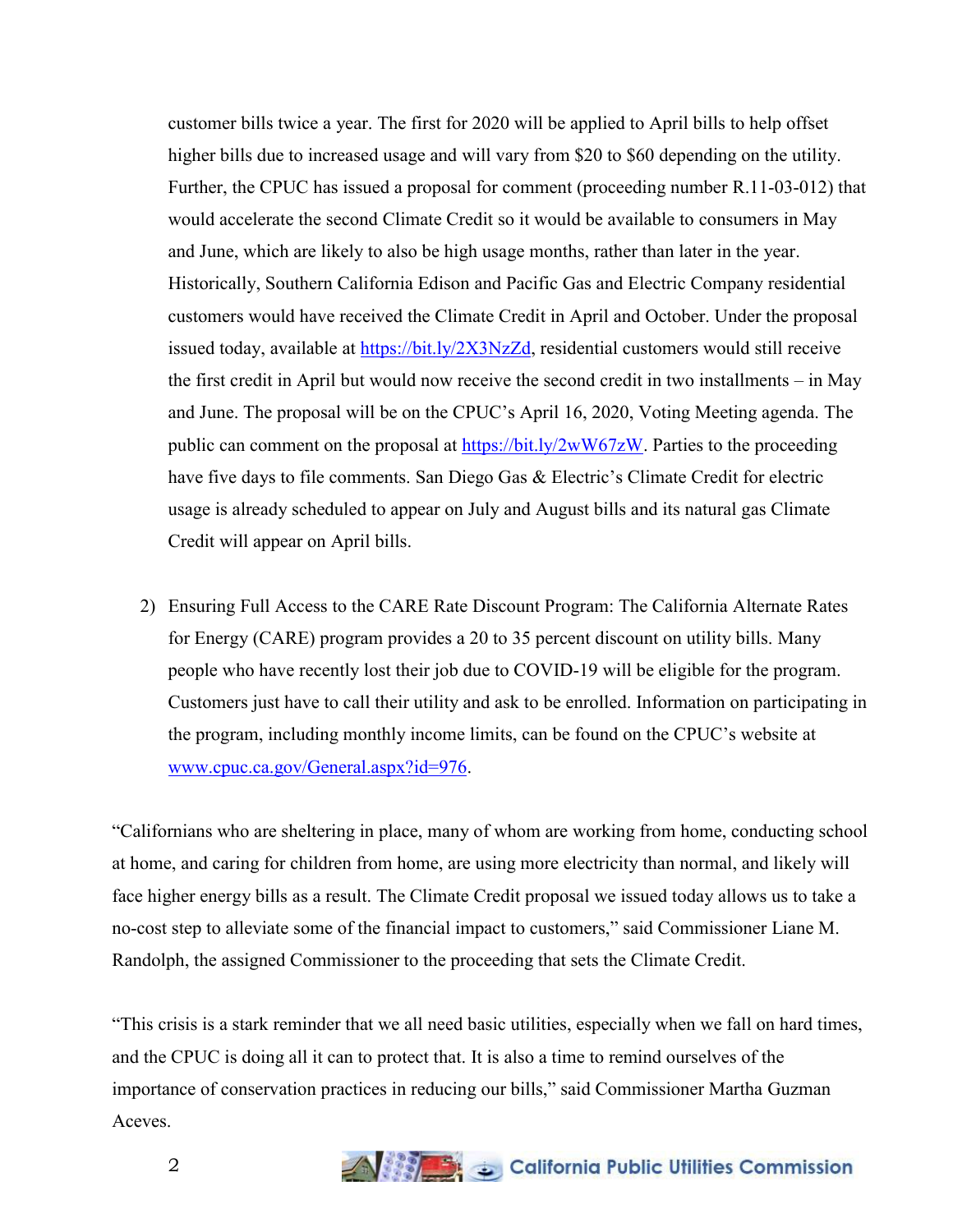The cheapest megawatt is the one not used. Consumers can reduce their bill impacts by taking some easy steps to conserve energy: turn down the thermostat, keep televisions and monitors on "eco mode," unplug devices that are not in use, open blinds/curtains on sunny days to avoid using too many lights, and wait to use the dishwasher until it is full.

"In these unprecedented times, millions of ratepayers across the state will likely face higher energy bills from sheltering in place. We take seriously our responsibility to reduce this financial burden, especially for our most vulnerable populations," said Commissioner Clifford Rechtschaffen.

"We know many are facing income challenges. In addition to the Climate Credit there are resources that can reduce energy bills, including the low income CARE program, which provides up to a 35 percent bill discount, the Family Electric Rate Assistance program, which provides an 18 percent discount, and making simple changes in home energy use," said Commissioner Genevieve Shiroma.

For information on additional customer assistance programs, please visit [www.cpuc.ca.gov/assistanceplans.](http://www.cpuc.ca.gov/assistanceplans)

During this unprecedented pandemic the CPUC will continue to maintain public safety, ensure customer protections, oversee essential mitigation planning for the upcoming wildfire season, and perform all statutory functions using its full regulatory authority in a way that protects its valued workforce.

In response to the impacts of COVID-19, the CPUC is continuing to identify opportunities to help ensure that utility customers in California receive safe, reliable, and affordable utility services they need now more than ever. Steps the CPUC has taken thus far includes:

 **Moratorium on Utility Disconnections**: Ordered all CPUC-regulated energy, water, sewer, and communications providers to halt customer disconnections for non-payment. Utilities must also restore service to those whose service was disconnected prior to the CPUC's March 17, 2020 order.